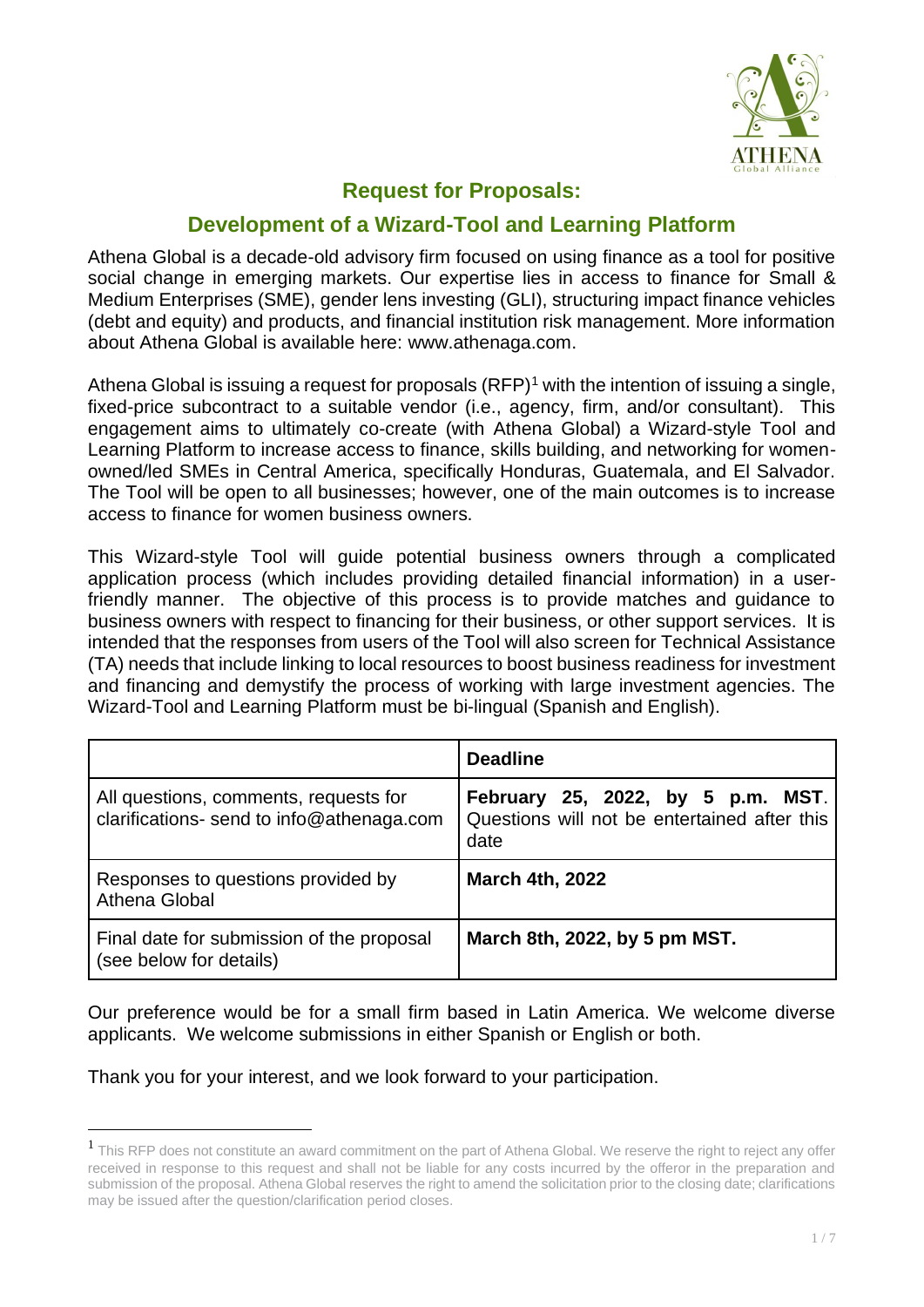

### **Design and Development**

Athena Global is seeking a vendor with excellent project management experience and can show evidence of designing forward-thinking, dynamic websites and/or tools that focus on accessible user experiences. The vendor will be able to:

- Guide Athena through an exploration process,
- Identify the system for the Tool and Learning Platform that best suits the needs of men and women business owners (end-users),
- Design the front and back-end platform.

The vendor will also need to provide training on the Tool and Learning Platform usage and management in Spanish and English. It is not intended that the vendor manage the Tool and platform past the life of the contract. All maintenance and management will be passed on to Athena Global at project close.

### **General characteristics of the Wizard-Tool and Learning Platform**

- Allow the businesses to register on the site for the Tool and Learning Platform with a personalized login.
- Track all user data (where in the process they ended the session, time per section, etc). Allow exporting all data through an excel spreadsheet. Data exported should be secured.
- Develop a back-office dashboard to manage the Tool, Learning Platform, and data.
- Include the capability to edit and update the Tool and Learning Platform as needed.
- The Tool will follow an already established application process (but can be hosted on a separate site, platform, etc.) and will provide businesses with a user-friendly version that includes a chatbot for questions, a step-by-step guide on how to and what information to provide, and a directory of resources/partners in the ecosystem that are relevant for the women entrepreneurs and women-owned and led businesses.
- The Learning Platform will include a Pre-Engagement Assessment. Conducting an informal business assessment that will allow for the identification of operational and programmatic strengths, weaknesses, gaps, and areas of improvement. While the assessment is not required to be eligible to receive investments, it allows businesses to map out their journey to investment, addressing any gaps that might potentially serve as a barrier to entry.
- The Pre-Engagement Assessment will consist of around 48 questions related to the business's makeup (i.e., financial management, human resources, compliance, etc). Once a business has completed the assessment, it will receive a customized report on its key operational areas and readiness to work with investment firms. The results will identify potential gaps that might need to be addressed and point the business to resources/partners to improve their capabilities.
- Third-Party Integrations: We expect the selected vendors to advise Athena Global on any integrations that would be appropriate and cost-effective to implement this tool.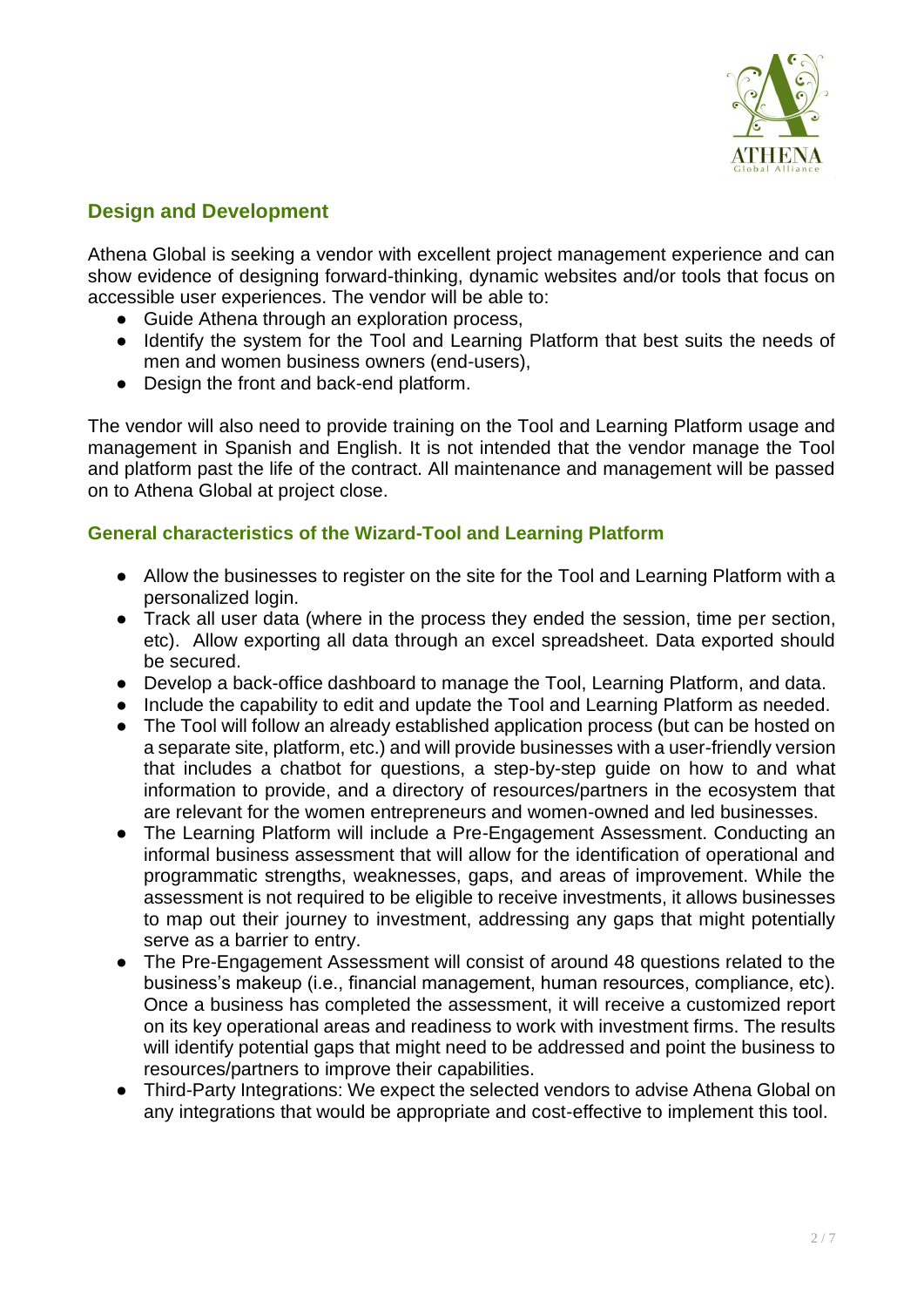

**Content**: The specific content for the Wizard-Tool and Learning Platform will be defined by and co-developed with the Athena Global Team.

**Timeline:** Prototype by April 15th, 2022, and final product by September 15th, 2022.

**Budget**: Between \$40,000 and \$75,000 USD.

### **Contract Period and Location**

The period for this work is March 15, 2022 - November 15, 2022. All of the work on this project can be completed virtually. No in-person meetings will be required.

### **Proposal Structure**

**Technical and Creative Approach:** The vendor will demonstrate an understanding, ability, and overall approach to performing the requirements stated in this RFP.

**Production Timeline**: The vendor will provide a detailed timeline noting the schedule of deliverables itemized in the general characteristics section.

**Personnel/Staffing:** The vendor will identify, in the summary format of 2-3 sentences, the names, anticipated positions of the key team leaders, and essential personnel proposed to perform the requirements of this scope of work, activities, tasks and deliverables.

**Budget**: Provide a breakdown of the proposed costs (in USD) believed to be realistic and reasonable for the work described in the technical approach. The vendor shall provide a complete budget that will include the proposed staff patterns, rates, and the number of days needed to accomplish the work. The budget presentation (and subsequent vendor billing and project scheduling) should directly map to the itemized list of deliverables.

**Capability Statement**: Explain the vendor's capability to perform the scope of work, activities, tasks, and deliverables.

**Past Performance and References**: The vendor will submit a list of current and past similar work and assignments completed in the past five years that were similar in size, scope, and complexity. Please include no more than five (5) links to websites of similar complexity designed by the bidding vendor. References from a minimum of three clients worked within the past two years on activities similar to this scope of work. Include the contact information: company or organization, name, phone number, and email.

#### **Process:**

Email proposal (in English and/or Spanish or both) to info@athenaga.com on or before **March 8th, 2022, no later than 5 pm MST**. Only short-listed candidates will be notified and invited for interviews. All interviews will be conducted in English and Spanish. All applications will be treated in confidence.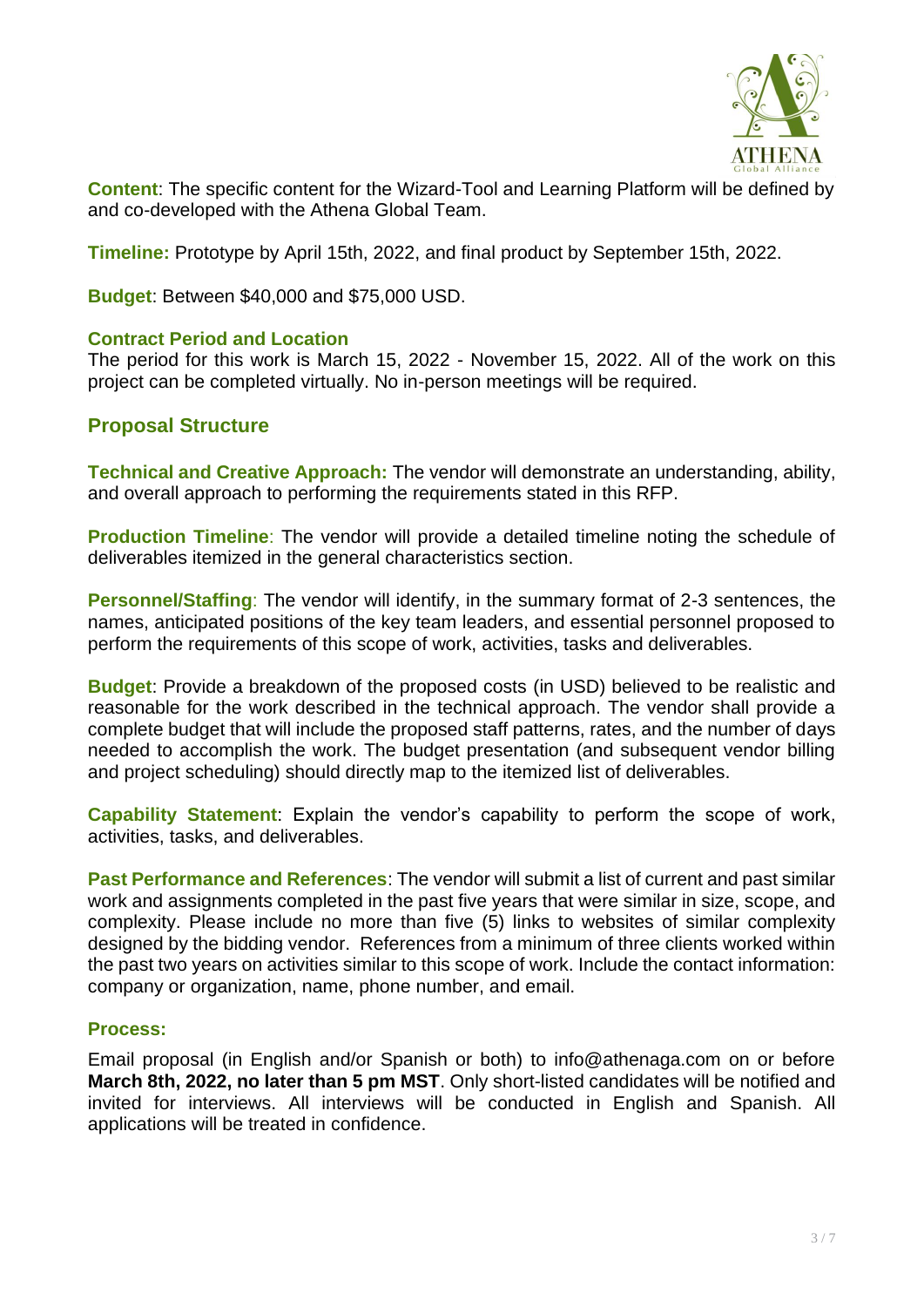

# **Solicitud de propuestas:**

# **Desarrollo de una herramienta de asistente virtual y una plataforma de aprendizaje**

Athena Global es una firma de consultoría especializada en inversiones de impacto, enfocada en el uso de las finanzas como una herramienta para el cambio social positivo en los mercados emergentes. Nuestra experiencia radica en el acceso a la financiación para las pequeñas y medianas empresas (PYME), la inversión con perspectiva de género (GLI), la estructuración de vehículos y productos de financiación de impacto (deuda y capital) y la gestión de riesgos de las instituciones financieras. Más información sobre Athena Global disponible en: [www.athenaga.com.](http://www.athenaga.com/)

Athena Global está presentando una solicitud de propuestas (RFP)<sup>2</sup> con la intención de emitir un subcontrato único de precio fijo a un proveedor calificado (es decir, agencia, firma y/o consultor/consultora). Este subcontrato tiene como objetivo, en última instancia, cocrear (junto a Athena Global) una herramienta de estilo asistente virtual y una plataforma de aprendizaje para incrementar el acceso a financiación, el desarrollo de habilidades y la creación de redes para las Pymes propiedades/dirigidas por mujeres en América Central, específicamente Honduras, Guatemala y El Salvador. La Herramienta estará abierta a todas las empresas; sin embargo, uno de los principales objetivos es aumentar el acceso a la financiación para las mujeres empresarias.

Esta herramienta estilo asistente virtual guiará a los/las propietarios/propietarias de negocios a través de un proceso de solicitud de financiación actualmente complicado (que incluye proporcionar información financiera detallada) de una manera fácil y amigable de usar. El objetivo de este proceso es proporcionar coincidencias y orientación a los dueños de negocios con respecto al financiamiento para su negocio u otros servicios de apoyo. Se pretende que las respuestas de los usuarios de la Herramienta también evalúen las necesidades de Asistencia Técnica (TA), tales como la vinculación a recursos locales para impulsar la preparación empresarial para la inversión y el financiamiento y desmitificar el proceso de trabajo con grandes agencias de inversión. El Asistente-Herramienta y Plataforma de Aprendizaje debe ser bilingüe (español e inglés).

|                                                                                                             | <b>Fecha límite</b>                                                                           |
|-------------------------------------------------------------------------------------------------------------|-----------------------------------------------------------------------------------------------|
| Todas las preguntas, comentarios,<br>solicitudes de aclaraciones: deben ser<br>enviadas a info@athenaga.com | 25 de febrero de 2022 a las 5 p.m. MST.<br>No se recibirán preguntas después de esta<br>fecha |
| Respuestas a las preguntas<br>proporcionadas por Athena Global                                              | 4 de marzo de 2022                                                                            |

 $^2$  Esta RFP no constituye un compromiso de adjudicación por parte de Athena Global. Nos reservamos el derecho de rechazar cualquier oferta recibida en respuesta a esta solicitud y no seremos responsables de los costos incurridos por el oferente en la preparación y presentación de la propuesta. Athena Global se reserva el derecho de modificar la solicitud antes de la fecha de cierre; las aclaraciones pueden emitirse después de que cierre el período de preguntas/aclaraciones.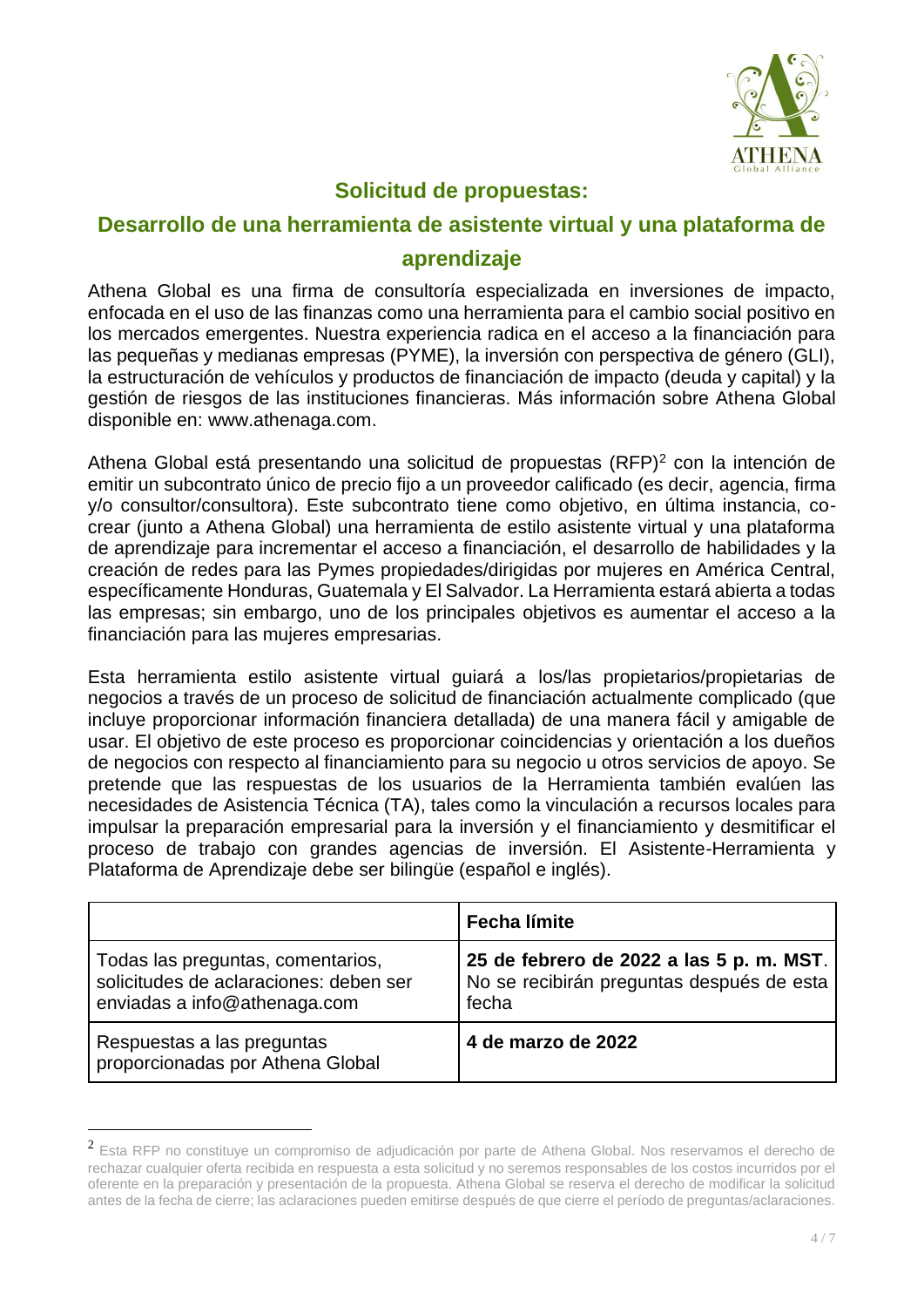

Fecha límite para la presentación de la propuesta (consulte los detalles a continuación)

**8 de marzo de 2022, a las 5 p. m. MST.**

Nuestra preferencia sería una pequeña empresa basada en América Latina. Damos la bienvenida a diversos solicitantes. Las propuestas pueden ser presentadas en español o inglés o ambos.

Gracias por su interés y esperamos su participación.

### **Diseño y desarrollo**

Athena Global está buscando un proveedor con excelente experiencia en gestión de proyectos y que pueda demostrar experiencia en el diseño de herramientas y/o sitios web dinámicos que se centren en experiencias de usuario accesibles. El proveedor deberá:

- Guiar a Athena a través de un proceso de exploración,
- Identificar el sistema para la herramienta y la plataforma de aprendizaje que mejor se adapte a las necesidades de hombres y mujeres propietarios de empresas (usuarios finales),
- Diseñar la plataforma (front and back-end).

El proveedor también deberá brindar capacitación sobre el uso y la administración de la herramienta y la plataforma de aprendizaje en español e inglés. No se pretende que el proveedor administre la Herramienta y la plataforma más allá de la vigencia del contrato. Todo el mantenimiento y la gestión pasarán a Athena Global al cierre del proyecto.

### **Características generales de la Herramienta-Asistente y Plataforma de Aprendizaje**

- Permitir que las empresas se registren en el sitio de la Herramienta y Plataforma de Aprendizaje con un login personalizado.
- Rastrear todos los datos del usuario (en qué parte del proceso terminó la sesión, tiempo por sesión, etc.). Permitir exportar todos los datos a través de una hoja de cálculo de Excel. Los datos exportados deben estar protegidos.
- Desarrollar un tablero de back-office para administrar la herramienta, la plataforma de aprendizaje y los datos.
- Incluir la capacidad de editar y actualizar la herramienta y la plataforma de aprendizaje según sea necesario.
- La herramienta seguirá un proceso de solicitud ya establecido (pero se puede alojar en un sitio externo, plataforma, etc.) y proporcionará a las empresas una versión fácil de usar que incluye un chatbot para preguntas, una guía paso a paso sobre cómo y qué información proporcionar, y un directorio de recursos/socios en el ecosistema que sean relevantes para las mujeres empresarias y las empresas dirigidas y propiedad de mujeres.
- La plataforma de aprendizaje incluirá una evaluación preliminar de las empresas. Esta evaluación permitirá la identificación de fortalezas, debilidades, brechas y áreas de mejora operativas y programáticas. Si bien no se requiere la evaluación para ser elegible para recibir inversiones, este proceso permite a las empresas trazar un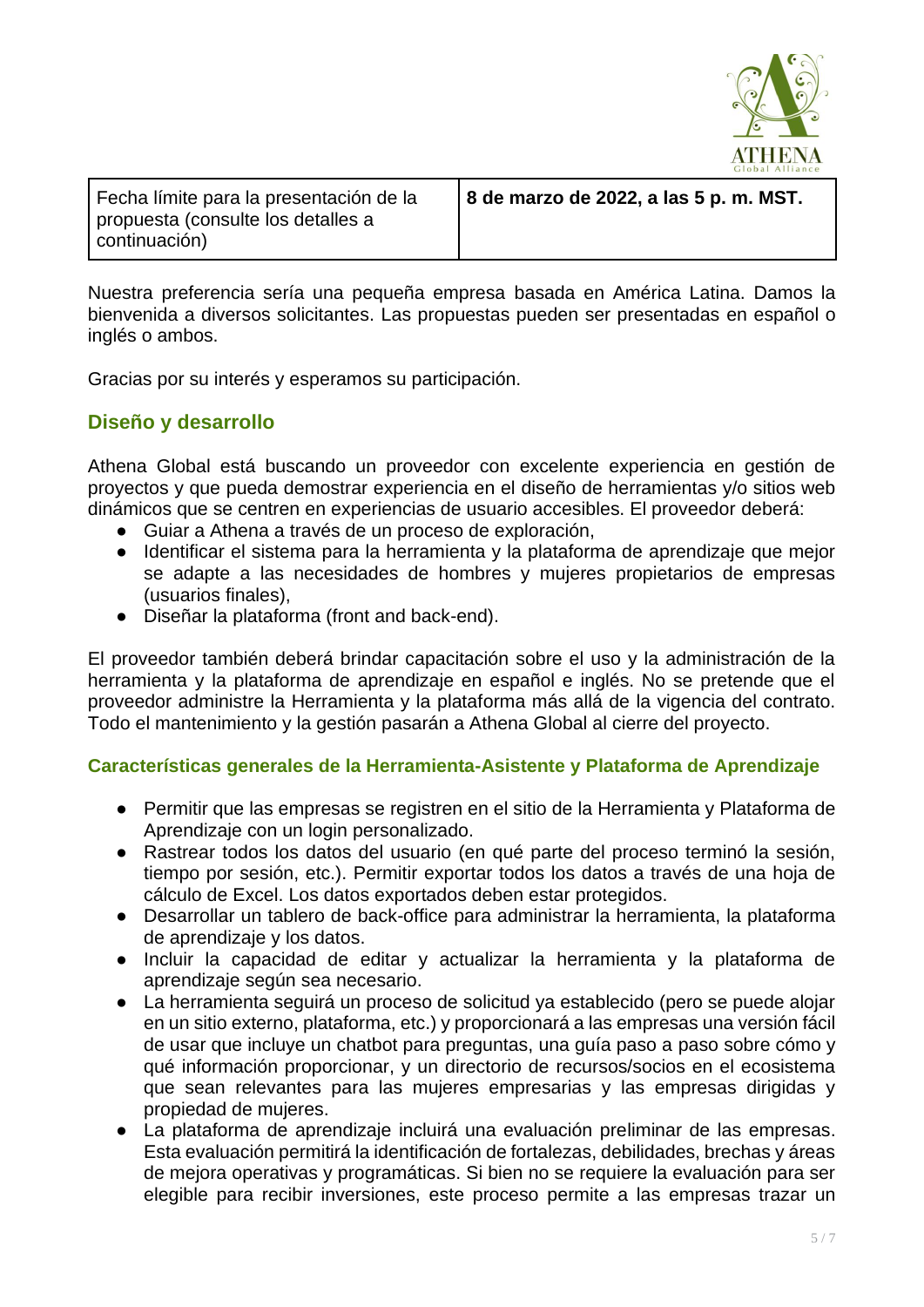

mapa de su viaje hacia la inversión, identificación cualquier brecha que pueda servir como una barrera de entrada.

- La evaluación previa consistirá en alrededor de 48 preguntas relacionadas con la composición del negocio (es decir, gestión financiera, recursos humanos, cumplimiento, etc.). Una vez que una empresa haya completado la evaluación, recibirá un informe personalizado sobre sus áreas operativas clave y su preparación para trabajar con empresas de inversión. Los resultados identificarán posibles brechas que podrían necesitar ser abordadas y señalarán a la empresa recursos/socios para mejorar sus capacidades.
- Integraciones de terceros: Esperamos que el proveedor seleccionado asesore a Athena Global sobre cualquier integración que sea adecuada y rentable para implementar esta herramienta.

**Contenido**: el contenido específico de la herramienta-asistente y la plataforma de aprendizaje será definido y desarrollado conjuntamente con el equipo de Athena Global.

**Cronograma:** Prototipo para el 15 de abril de 2022 y producto final para el 15 de septiembre de 2022.

**Presupuesto**: Entre \$40,000 y \$75,000 USD.

### **Período y ubicación del contrato**

El período para este trabajo es del 15 de marzo de 2022 al 15 de noviembre de 2022. Todo el trabajo en este proyecto se puede completar virtualmente. No se requerirán reuniones en persona.

### **Estructura de la propuesta**

**Enfoque técnico y creativo:** el proveedor demostrará comprensión, capacidad y enfoque general para cumplir con los requisitos establecidos en esta RFP.

**Cronograma de producción**: el proveedor proporcionará un cronograma detallado que indique el cronograma de los entregables detallados en la sección de características generales.

**Personal**: el proveedor identificará, en el formato de resumen de 2 a 3 oraciones, los nombres, los puestos anticipados de los líderes de equipo clave y el personal esencial propuesto para cumplir con los requisitos de este ámbito de trabajo, actividades, tareas y entregables.

**Presupuesto**: Proporcione un desglose de los costos propuestos (en USD) que se consideren realistas y razonables para el trabajo descrito en el enfoque técnico. El proveedor deberá proporcionar un presupuesto completo que incluirá los patrones de personal propuestos, las tarifas y la cantidad de días necesarios para realizar el trabajo. La presentación del presupuesto (y la posterior facturación del proveedor y la programación del proyecto) debe corresponder directamente con la lista detallada de entregables.